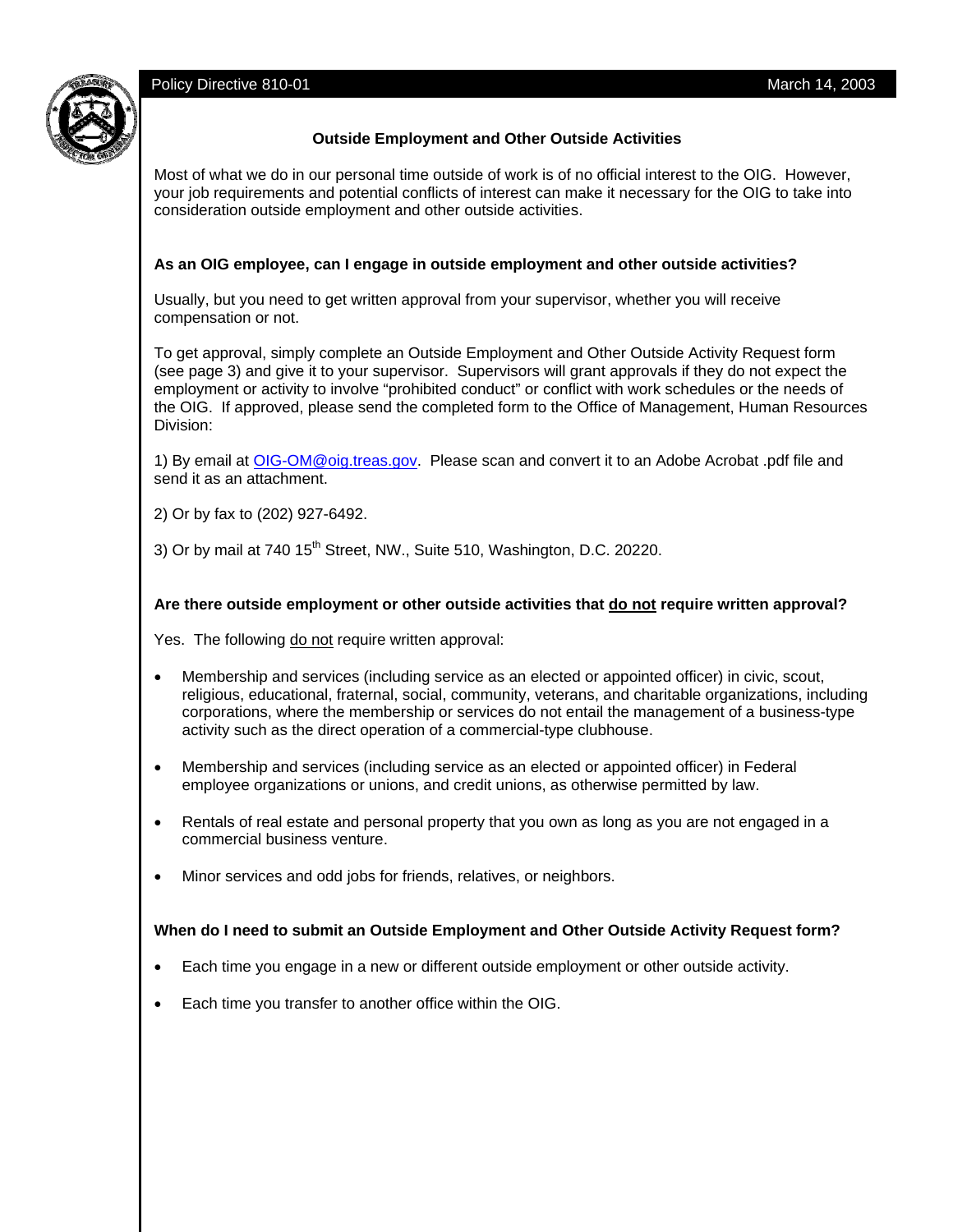### **What kinds of requests are not approved by the OIG?**

The OIG will not approve requests for outside employment or other outside activity if it:

- Violates the Standards of Ethical Conduct for Employees of the Executive Branch or the Supplemental Standards.
- Might reasonably result in a conflict of interest or an apparent conflict of interest with official duties and responsibilities.
- Interferes with the efficient performance of official duties.
- Might discredit or cause unfavorable and justifiable criticism of the Government.

### **If the OIG grants approval for outside employment or other outside activity, what are the additional requirements?**

You may not conduct the employment or activity on official time, at the work place, or by using Government supplies or equipment.

#### **May an OIG employee engage in tax preparation for compensation?**

Yes, except for tax returns prepared for other Treasury employees or Treasury Department contractors. Also, if you work on any OIG assignment relating to tax administration, immediately terminate any other tax-related preparation employment. Finally, U.S. law prohibits you from representing another individual in Internal Revenue Service tax audits or other proceedings. However, you may represent family members or others when you are holding assets in trust for a beneficiary (i.e., acting as a fiduciary).

#### **If I have a question about this policy, whom can I contact?**

First, please speak with your supervisor. Then if you have additional questions, contact either a staff person in the Office of Management, or Cynthia Langwiser, in the Office of Counsel. Staff in the Office of Management can be reached by email OIG-OM@oig.treas.gov or phone at (202) 927-5200. Cynthia can be reached by email at *langwiserc@oig.treas.gov* or phone at (202) 927-5869.